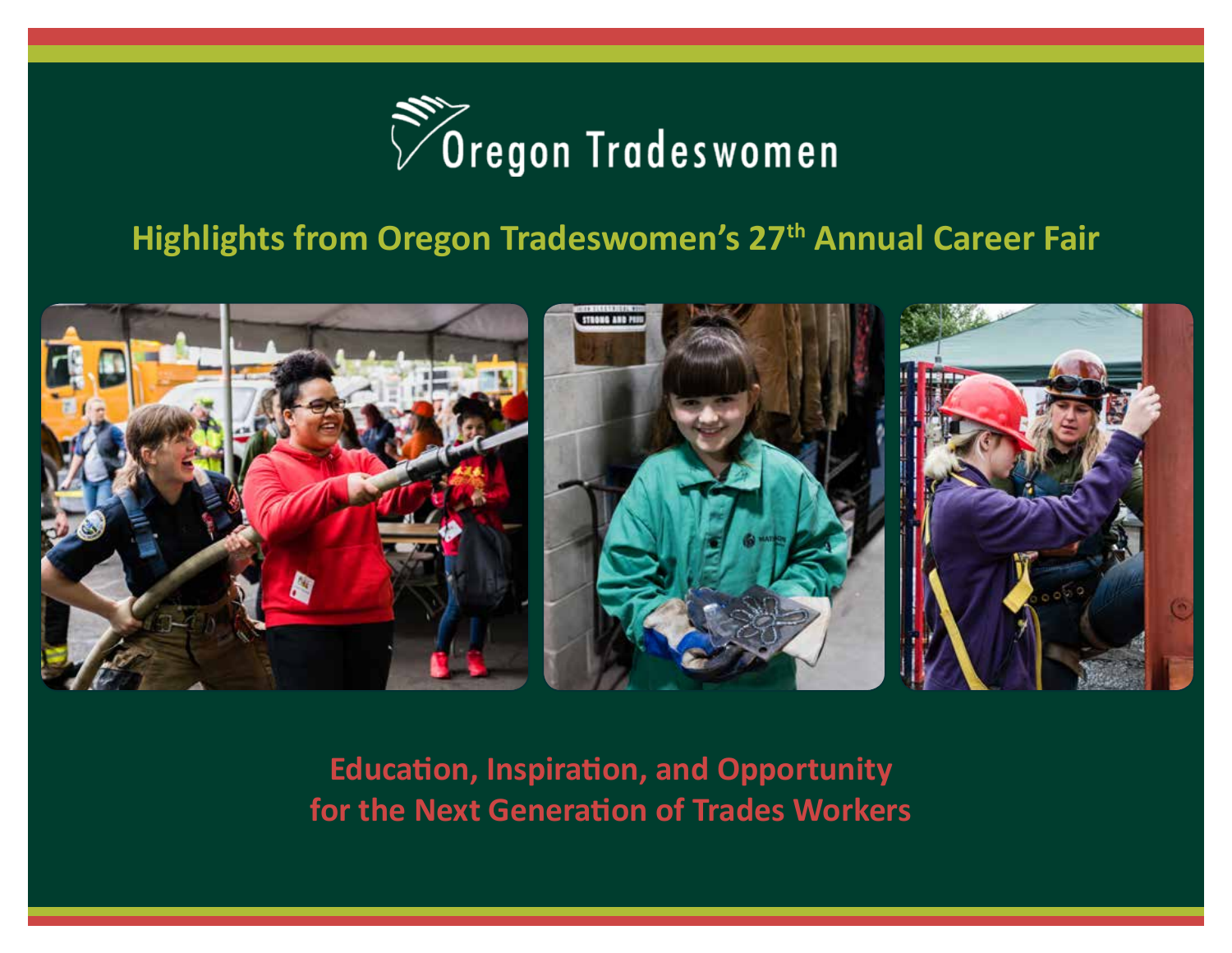

# **Thank you!**

Oregon Tradeswomen's annual Career Fair is produced each year to introduce the skilled trades to middle and high-school students and to offer a way for adult career seekers to connect with registered apprenticeship programs and other training and employment opportunities.

The event is fully funded by industry partners and supporters: 116 businesses and organizations participated as Sponsors, Workshop Presenters, or Exhibitors at our 2019 event.

Special thanks to:

**NECA-IBEW Electrical Training Center** and **IBEW Local 48** 

for graciously hosting Oregon Tradeswomen's Annual Career Fair.

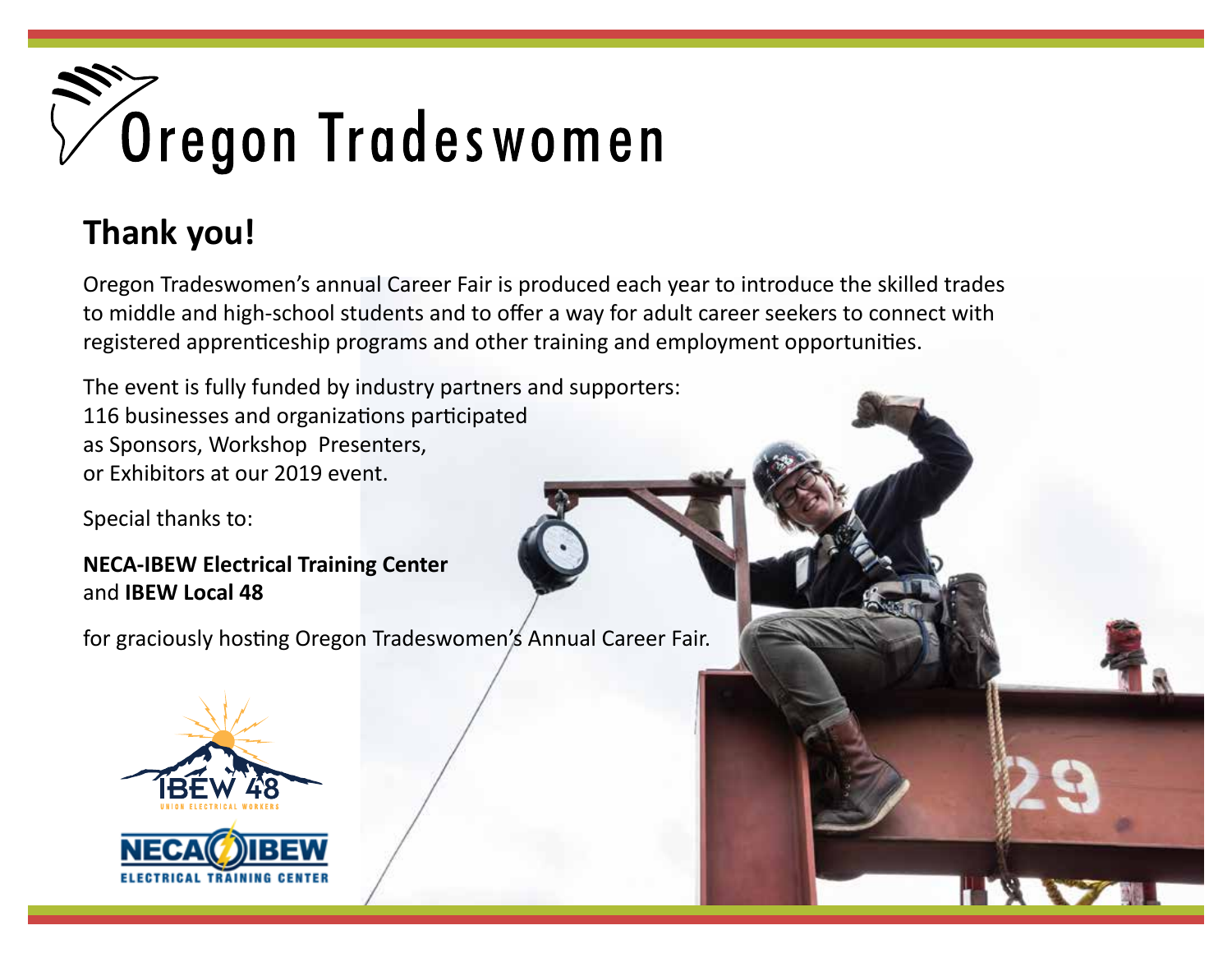## Thank You!

Oregon Tradeswomen's Annual Career Fair is organized, produced, and supported by incredible industry and community partners.

We extend our deepest apreciation to our Board of Directors, dedicated and talented staff, incredibly generous volunteers, industry, and community partners. This event would not be possible without the involvement of our extended community.

Thank you!

# Special thanks to our Career Fair Advisory Committee:

Taaj Armstrong, Portland General Electric Kelly Aust, Skanska Sara Brady, ABC Aaron Buchane, AGC Liz Cowen, Goodfellow Brothers Fern Elledge, Bonneville Power Administration Jeni Hall, Energy Trust Kari Meyer, Metro Kate Montgomery Misty Newton, Gunderson, LLC Brandy Pine, Walsh Construction Bridget Quinn, NECA-IBEW Electrical Training Center Sandra Rodriquez, BOLI Az Ryan, PNCI Heidi Smith, NW Line JATC Carol Stahlke, Portland Water Bureau Jon Vetch, NW Natural



## Watch the wrap-up video on YouTube:



https://youtu.be/jGnmZ-9kzvs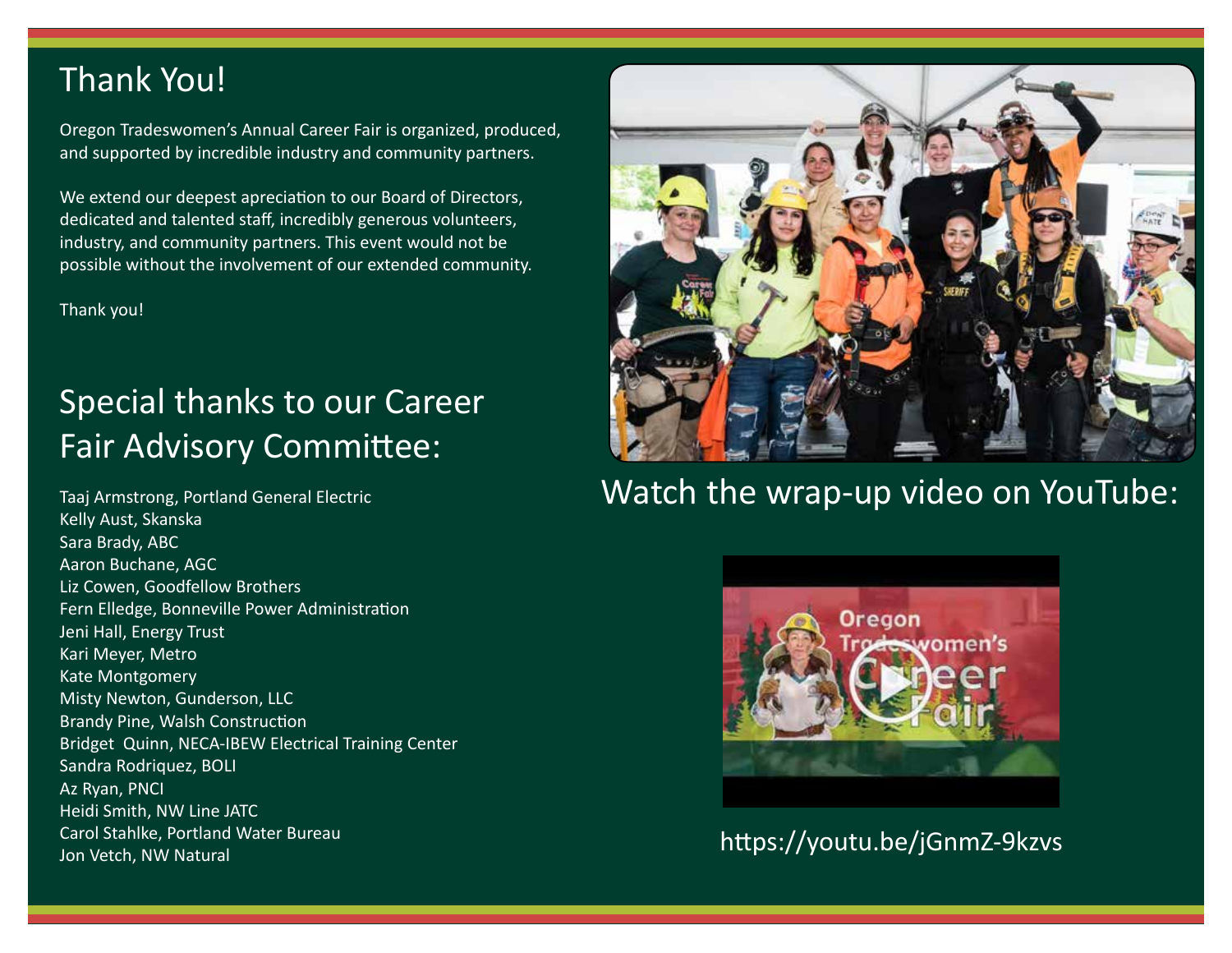

*"I went to my first Career Fair when I was 13 years old. When I left high school, I joined the carpenter's union after Oregon Tradeswomen's pre-apprenticeship. I am now 22 years old and planning to buy my first home and will journey out in 5 months.* 

> *Thank you for changing my life, Oregon Tradeswomen!"*

> > – Jessi

### **Oregon Tradeswomen's Career Fair By the Numbers:**

- 1,196 Middle and High School Students
	- 201 Teachers & Chaperones
	- 94 School Groups from Oregon & Washington
- 1,100 Women and their Families Attended the Fair
	- 29 People toured the Fair as VIP's
	- 77 Volunteers contributed 339 hours
	- 116 Organizations Participated
	- **58** Interactive Exhibits & Hands-On Workshops



*"The best part of the Career Fair was showing my students actual, hands-on opportunities that, even after all this time (!) are still perceived as careers that only men can do. Also, the presenters were AHHMAZING!"*

– High School Teacher from Umatilla Oregon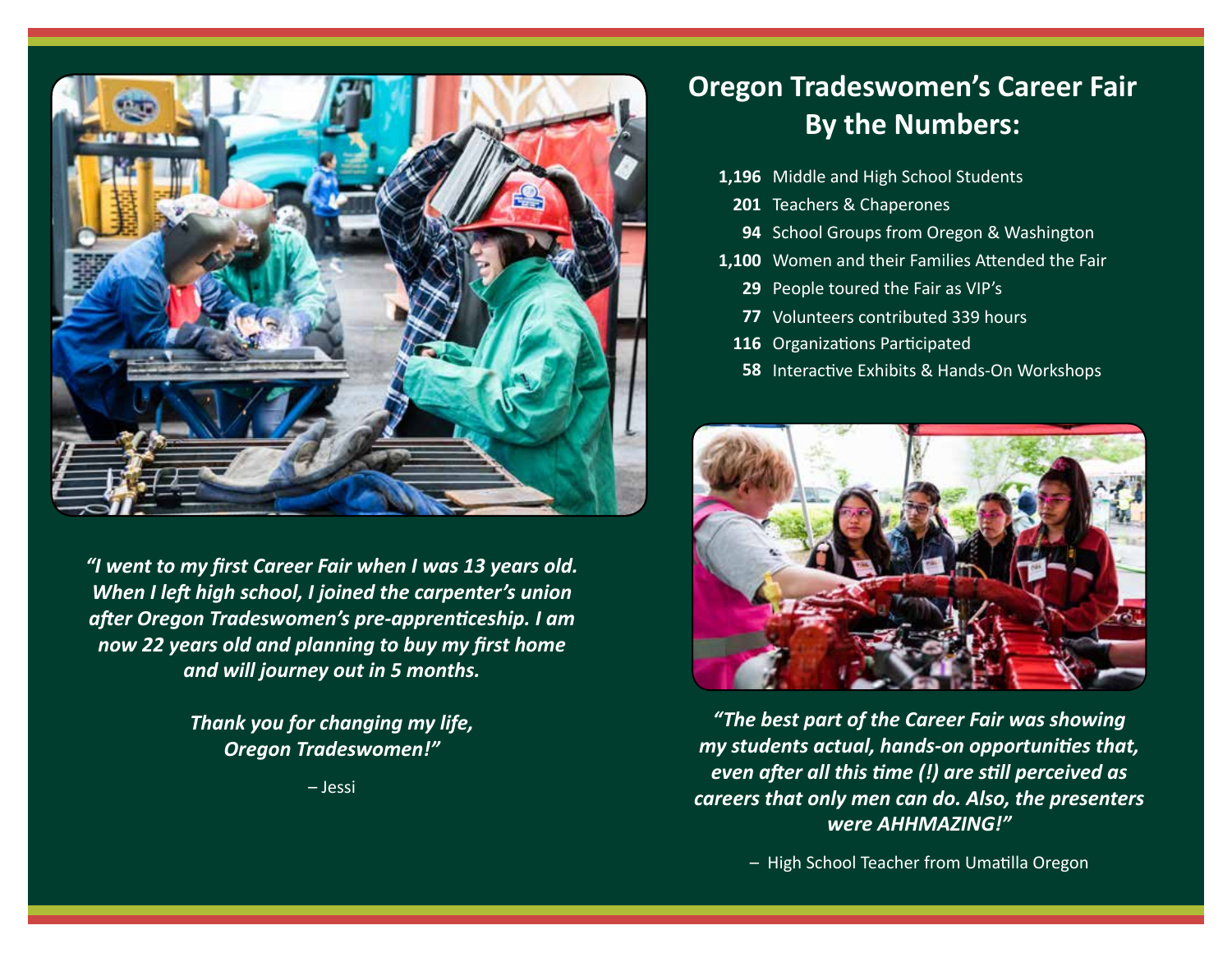

### **About Oregon Tradeswomen's Career Fair:**

Oregon Tradeswomen first offered our hands-on Career Fair in 1993 as a oneday event, and it has grown every year since! The annual Career Fair is an opportunity to increase access, opportunity, and equity in the skilled trades by introducing apprenticeship and high-wage, high-skill careers in construction, manufacturing, and other non-traditional careers to women and middle and high school students.

Oregon Tradeswomen's Career Fair offers a completely unique career exploration experience with dozens of hands-on workshops and activities which provide authentic learning experiences, opportunities to use tools, and talk directly with tradeswomen about their careers.

This event makes an impact! The number of women working in construction in Oregon and Washington is more than double the national average!

Thanks again to Oregon Tradeswomen's incredible industry and community partners for your commitment to increasing equity in the trades!

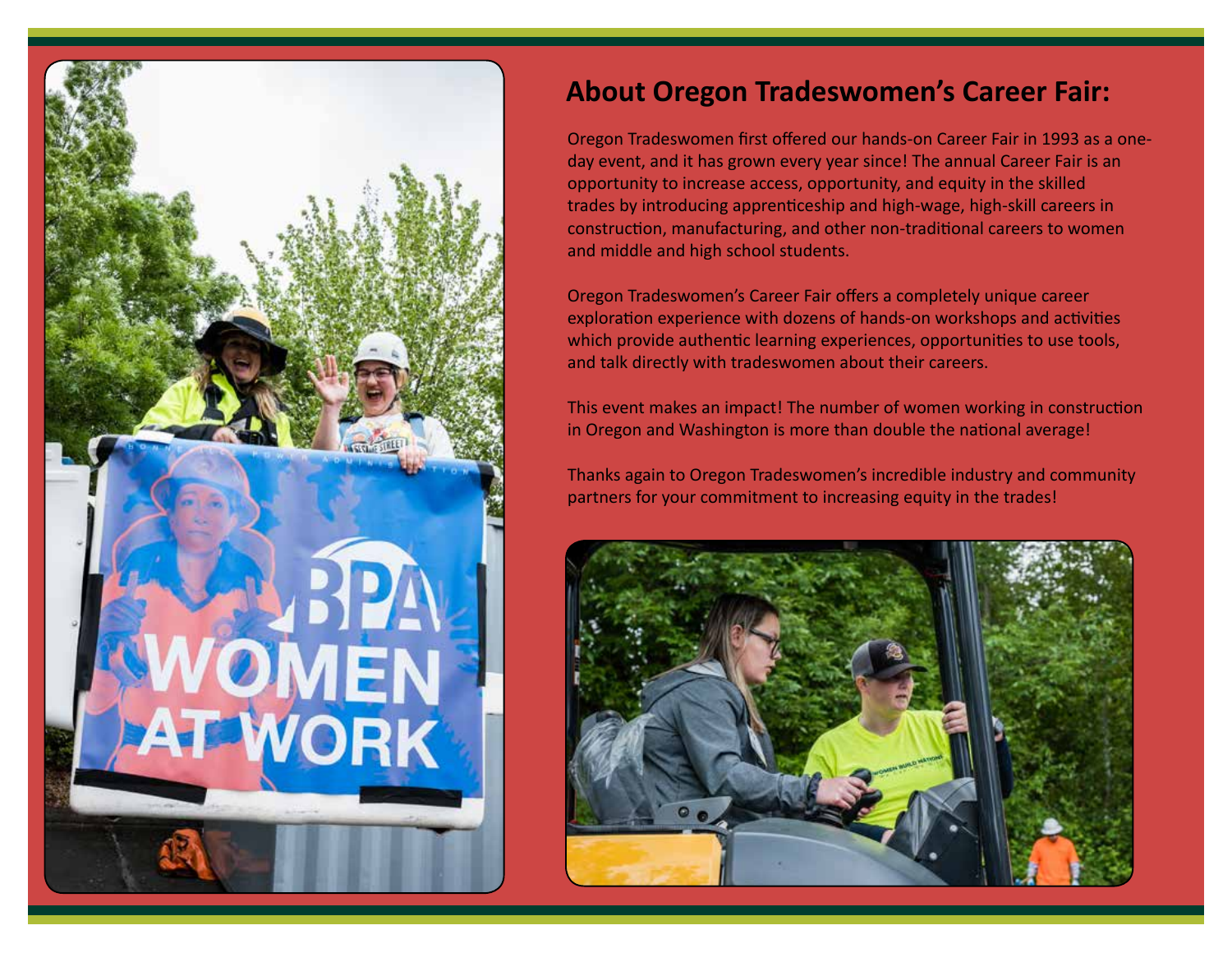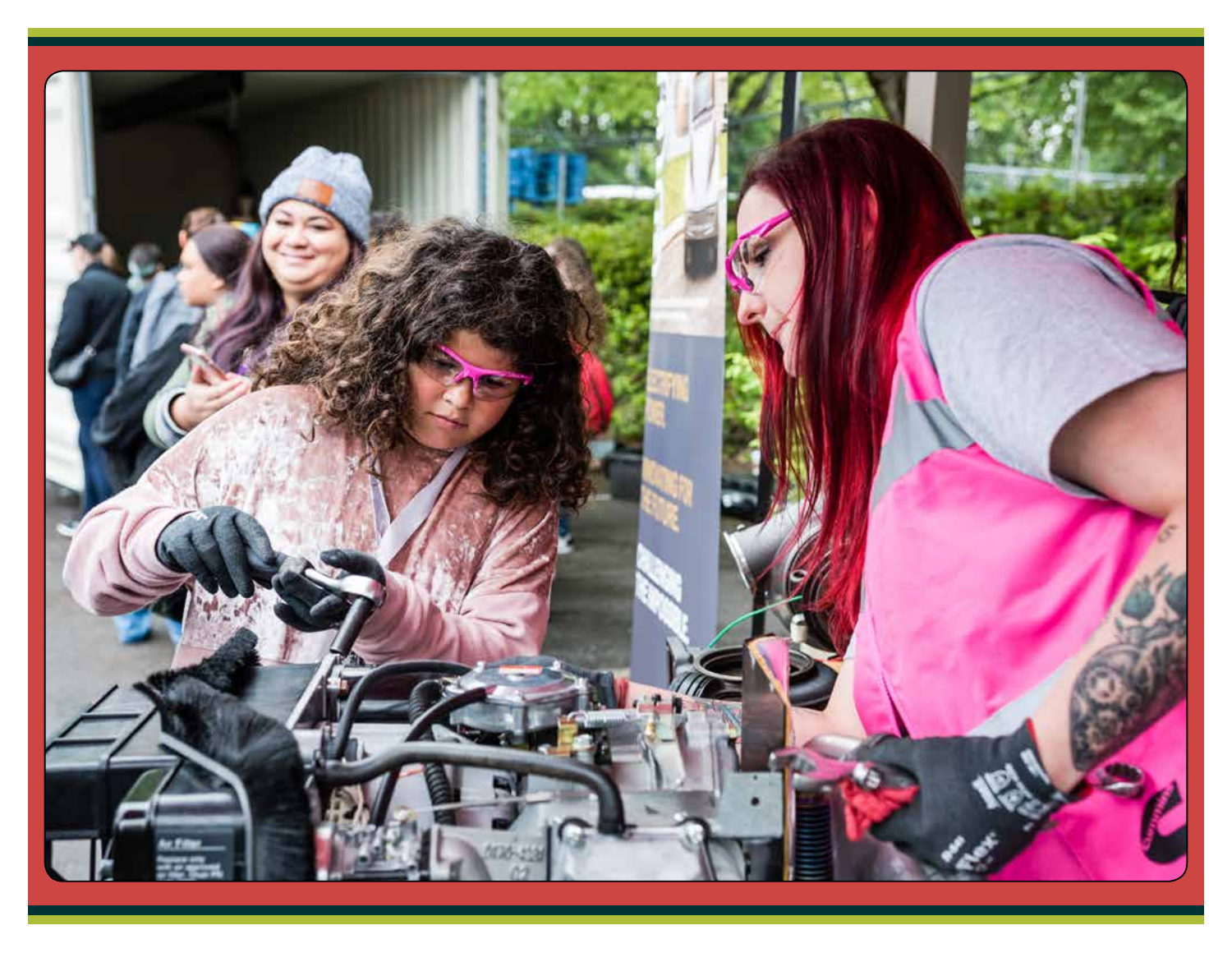

### **Outreach & Media Results:**

- Television Ads ran for 3 weeks on KATU Channel 2, and KPTV to reach more than 2 million viewers
- TriMet Transit Ads ran for 5 weeks reaching more than 1.2 million people in the Portland area
- Online advertisements ran for 5 weeks reaching approximately 800,000 people in the region
- Large-format ads ran on bicycle delivery services for 5 weeks
- Social media posts connected with more than 62,000 people
- $\bullet$  The event was covered by the following media outlets:
	- **Boots Magazine**
	- **Building Futures Magazine**
	- **Daily Journal of Commerce**
	- **Green Living Journal**
	- **KATU Channel 2 with Wesleigh Ogle**
	- **CATU Channel 2 with Tammy Hernandez**
	- **NW Labor Press**
	- **PDX Pipeline**
	- **The Portland Business Tribune**
	- **The Portland Mercury**
	- **The Portland Observer**
	- **The Skanner**
	- Willamette Week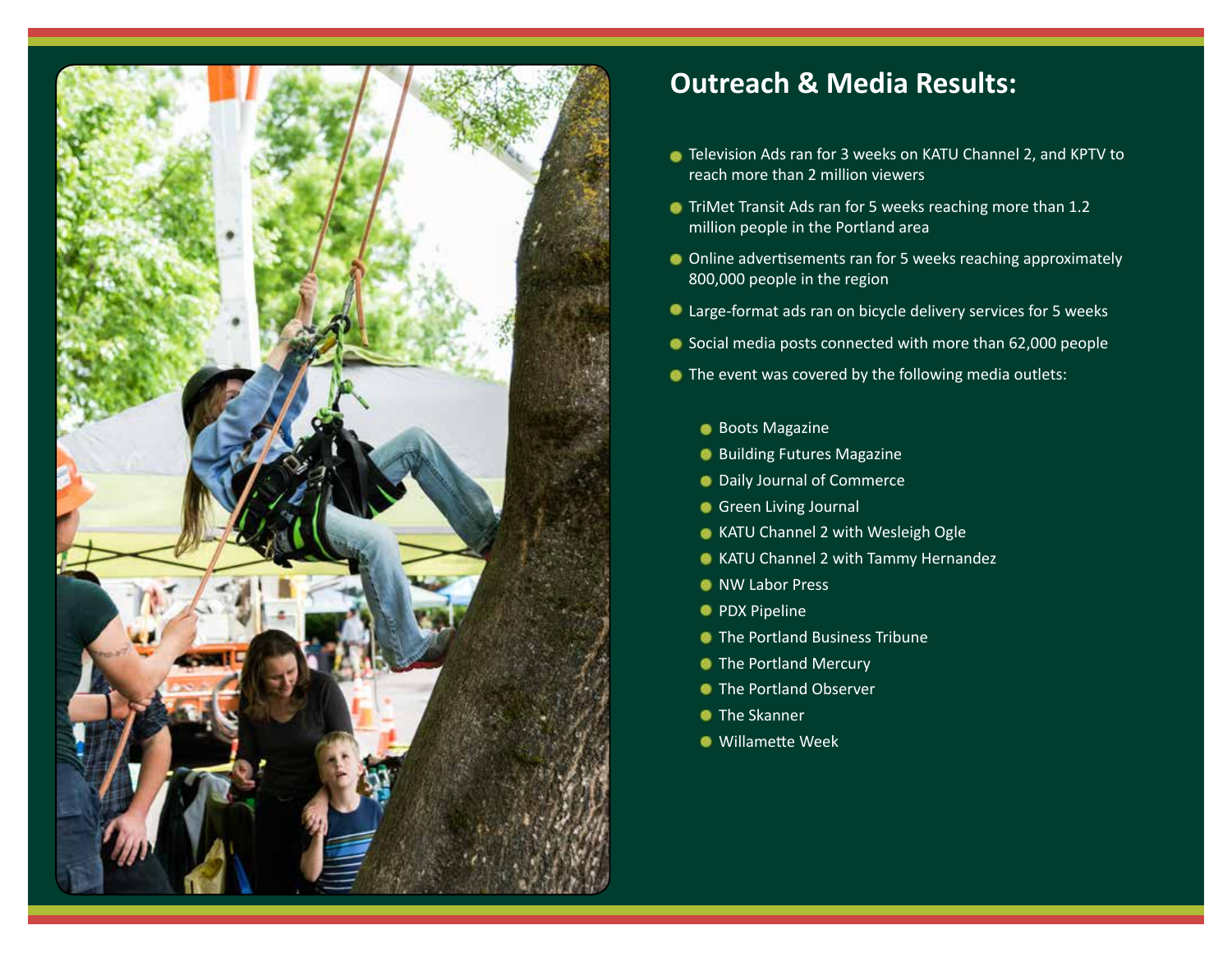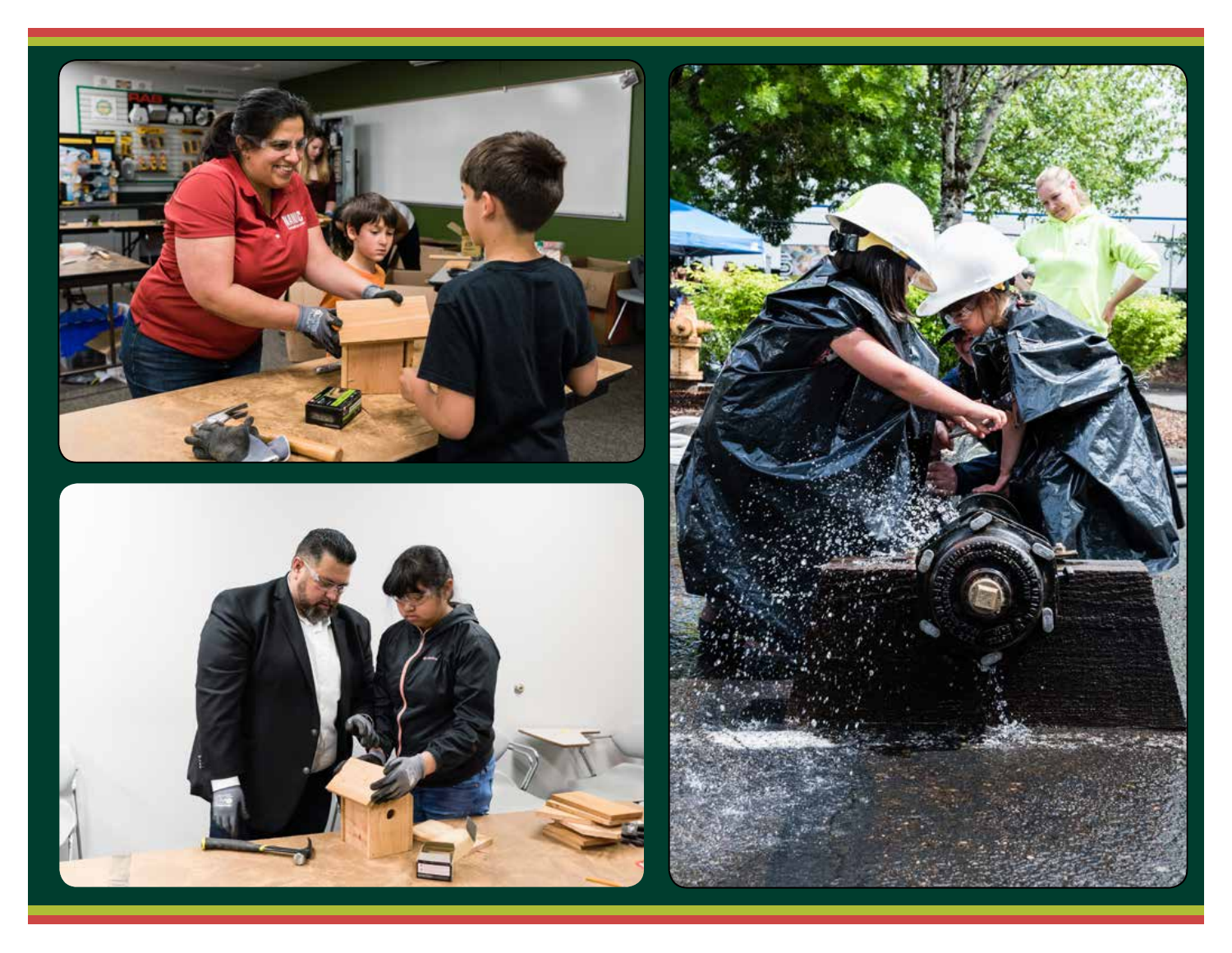